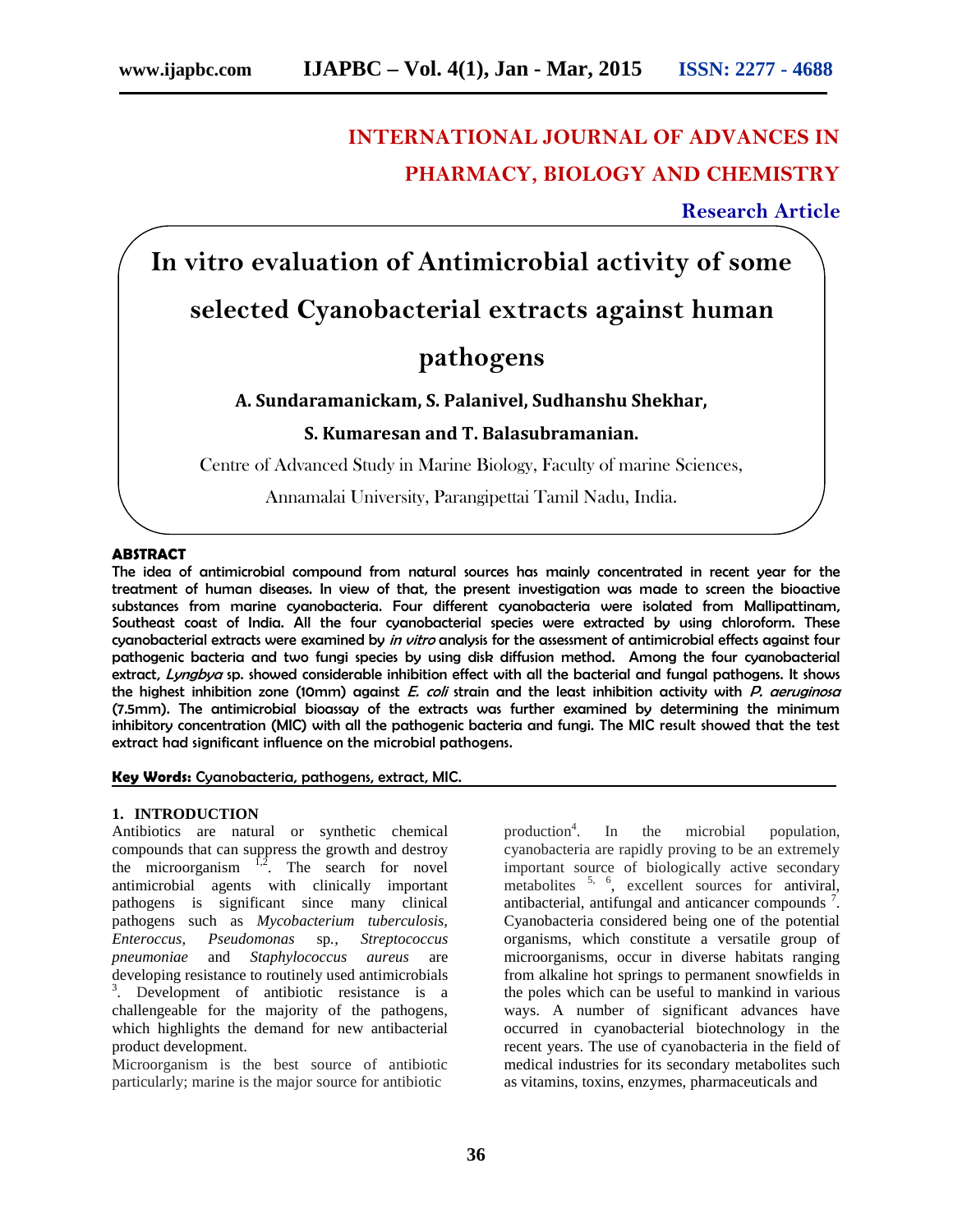pharmacological probes is become popular worldwide and also used in food, fuel, fertilizer, and other industries<sup>8</sup>.

Secondary metabolites influence other organisms in the vicinity and are thought to be of phylogenetic importance. The properties of secondary metabolites in nature are not thoroughly distinguished  $9-11$ . Secondary metabolites from cyanobacteria are combined with toxic, hormonal, antineoplastic and antimicrobial reflex  $12,13$ . The antimicrobial substances screened from cyanobacteria are being tested against various kinds of microorganisms. Nowadays, there has been an increasing attention in cyanobacteria as a potential source for important drugs  $\frac{14-17}{14}$ . Marine organism particularly  $drugs$   $14-17$ . organism particularly cyanobacteria are proved to be one of the richest sources for novel bioactive compounds <sup>18,5,19,8</sup>. India is one among the mega diversified country with abundant natural resources, the proper utilization of these resources is very much important. Hence, the present investigation is focused to develop and apply antimicrobial effects of four cyanobacteria extracts.

### **2. MATERIALS AND METHOD**

### **2.1.** *Study area*

In order to study the antimicrobial efficiency of marine cyanobacteria, samples were collected from Mallipattinam, which is a small fishing village located at (Lat:  $11^{\circ}$  29" N Long:  $79^{\circ}46$ "), Southeast coast of India. The shallow coastal region of Mallipattinam (Palk Bay) is very fertile, having dense seagrass bed and rich in biodiversity since this area was selected for the present research work.

## *2.2. Sample collection and of Isolation marine cyanobacteria*

Sediment samples were aseptically collected in sterile polythene bags and immediately brought to the laboratory in insulated ice box for further processing. For the isolation and maintaining the marine cyanobacteria, ASN3 media were used and congenial environmental conditions were maintained. ASN3 media contains Nitrate, phosphate, magnesium and calcium which is generally required by cyanobacteria. The trace metal mixture was prepared in separate conical flask. Then 1ml of trace metal mix was added to the 1000ml ASN-3 media. The pH of the medium was adjusted to 7.5 by adding 0.1N NaoH or 1N HCl and incubated at  $25\pm2\degree$ C under continuous illumination (2000-3000 lux). Since they are mostly adapted to diffused light, good growth was obtained at 1500 Lux light intensity. The optimal temperature required for their growth was  $27\pm2~^0C$ .

### *2.3. Purification and culture technique*

From the mixed cyanobacterial culture individual types of cyanobacteria was isolated and purified by

streaking or pour plating techniques. Dilution technique was also performed for the physical separation of individual strain of *Cyanobacterium* sp from the mixed culture. Morphologically distinct colonies were picked up for pure cultures technique. The identification of cyanobacterial strains were performed by special key  $20-22$ . Four different species of cyanobacteria, *Lyngbya* sp, *Nostoc* sp,*Phormidum* sp, and *Calothrix* sp were individually transferred into the medium of separate flask and special precaution was taken for maintenance of purity of the culture. After inoculation, the flasks were kept in the culture room for 25 days at the temperature of  $27\pm2\degree$ C for incubation under continuous illumination (2000-3000 lux) in order to avoid the contamination through condensation.

## *2.4. Extraction procedure*

All the species of cyanobacteria cultures *Lyngbya* sp, *Nostoc* sp, *Phormidium* sp, *Calothrix* were selected for the antimicrobial activity assessment. The ability for production of microbial substances was tested against bacterial and fungal pathogens. The lipophilic compounds were extracted from all the four species as per the procedure given by Pesando  $23$ . Preweighed dried powder of cyanobacteria was suspended in 50ml of solvent mixture with and left in dark condition for 24hrs at room temperature. After 24hrs, the extract was filtered and the residue was resuspended in 50ml of solvent mixture and kept in the dark room for another 24hrs. The procedure was repeated several times until colorless filtrate was obtained with full extractions in solvent mixture which facilitated the recovery of all the lipophilic compounds present in the filtrates. To an equivalent amount of filtrates, a mixture of chloroform and water in the ratio 1:1 was added. This mixture was shaken well and kept in the separatory funnel overnight for the separation of the aqueous phase and the chloroform phase. After such separation the chloroform phase was taken out and evaporated in a vacuum evaporator. The residue was washed well with distilled water and again dried in a vacuum evaporator. These dry extracts were used for antimicrobial activity.

## *2.5. Test organism*

The following test microorganisms were used for antimicrobial activity of the cyanobacterial extracts: *Staphylococcus aureus, Pseudomonas aeruginosa, Bacillus subtilis, Eschericia coli, Aspergillus niger* and *Penicillium* sp. All the cultures were obtained from Raja Sir Muthaiyah Medical College, Annamalai University, Chidambaram.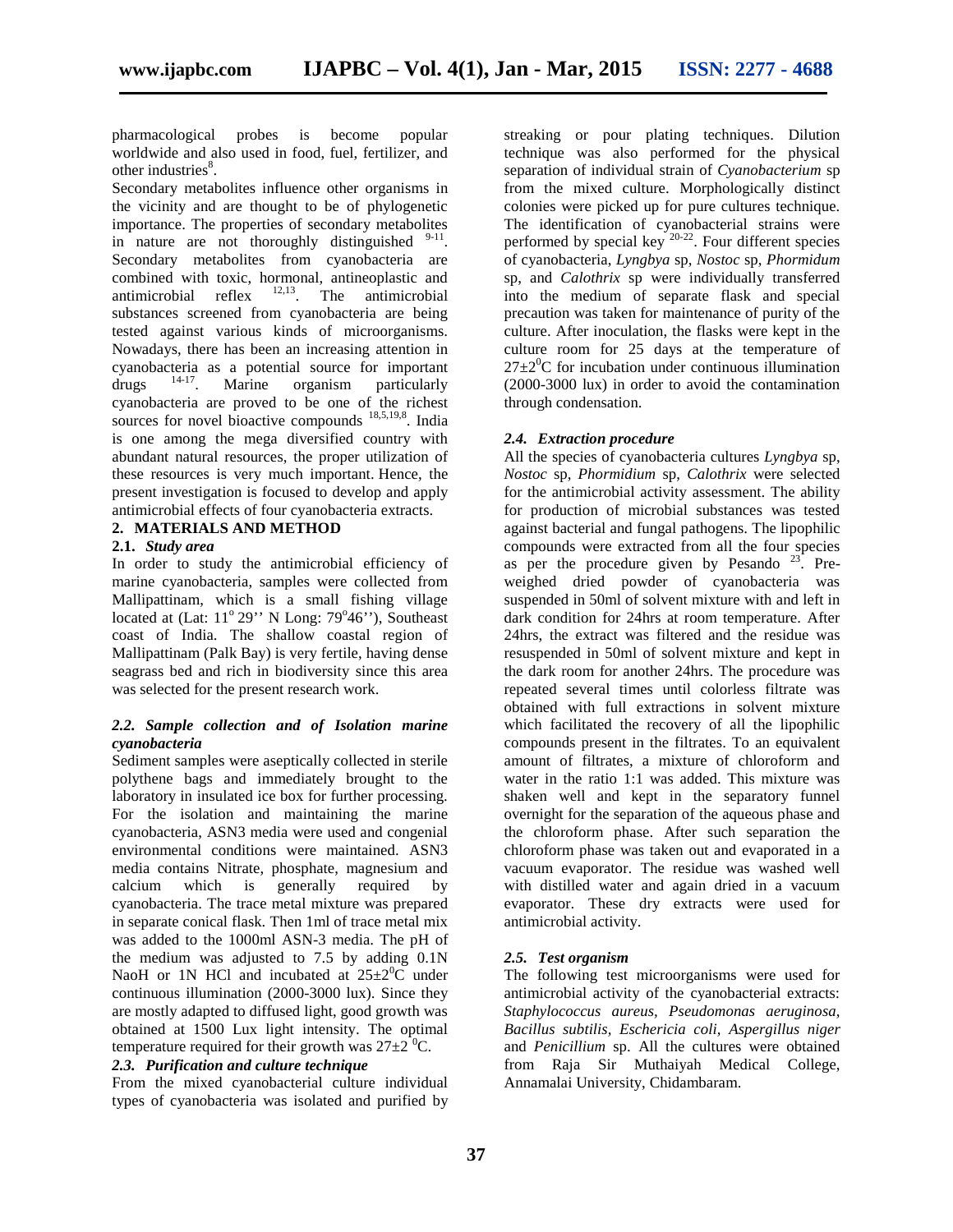## *2.6. Preparation of inoculum*

Bacterial inoculums were prepared by cultured in MHB (Muller Hinton agar Broth (Himedia, Mumbai)) and kept under incubation at  $37^{\circ}$ C, for 24 hours. These cell suspensions were diluted with sterilized MHB to provide initial cell counts of about 10<sup>4</sup>CFU/ml. The fungi were grown on Potato Dextrose Agar (PDA) slants at  $28^{\circ}$ C for 10 days and the spores were collected using sterile doubled distilled water and homogenized.

## *2.7. Antimicrobial activity*

Antimicrobial activity of cyanobacterial extracts were assayed by disc diffusion method  $24$ . The pathogenic organisms were grown individually in the sterile nutrient broth for 24 hr at 37°C in the case of bacteria and 28°C for 72h in the case of fungi. For antimicrobial assay, Mueller Hinton Agar (MHA) for bacteria and Sabouraud Agar for fungi were prepared. Both the media were poured aseptically into Petri plates and allowed for solidification. Then the test organisms were grown in the nutrient broth was swabbed into the sterile MH agar plates using sterile cotton buds. Then 0.5mg of the lipophilic fraction, negative and positive control was loaded on to the paper disc and was placed on the agar plates. The respective solvent was used as negative and antibiotic such as ampicillin (50µg/disc) and nystatin (25µg/disc) were used as a positive control for bacteria and fungi respectively. The petridishes were incubated at 8–10°C for 16 hours for the diffusion of the bioactive compound. Then the plates were kept incubated for 24 hours at 37°C for bacterial growth. After incubation, the plates were examined for the antimicrobial activity. Zones of inhibition were recorded in millimeters and the experiment was repeated thrice for concordant results.

## *2.7. Determination of minimum inhibitory concentration (MIC)*

The minimum inhibitory concentration was determined by using the method of NCCLS,  $^{25}$ . The MIC determination is mainly to find out the least concentration of individual extract that inhibit the growth of human pathogens. The different concentrations (10 mg/ml, 5 mg/ml, 2.5 mg/ml, 1.25 mg/ml, 0.625 mg/ml and 0.312 mg/ml) of cyanobacterial extract were dissolved in Dimethyl sulfoxide (DMSO 4%). The antibacterial (ampicillin  $20\mu$ g/disc) and antifungal (nystatin  $10\mu$ g/disc) agent were included in the assays as positive controls. All strains were grown in MH Broth. The plates were kept in an incubator for the period of  $72$  h at  $28^{\circ}$ C for fungi and for bacteria  $24$  h at  $37^{\circ}$ C. The MIC for bacteria was determined as the least possible

concentration of the compound inhibiting the visual growth of the test cultures on the agar plate. After that, the diameter of the zone of inhibition was measured. All the measurements were completed in triplicates and the values were averaged.

## **3. RESULTS**

Cyanobacteria were isolated and identified up to genus level from the Mallipattinam coastal sediment samples. Four distinct cyanobacterial species were identified (Fig. 1a-1d) which includes *Lyngbya* sp.,*Nostoc* sp., *Phormidium* sp. and *Calothrix* sp.

## *3.1. Effect of cyanobacteria on bacterial and fungal pathogens*

All the four different cyanobacterial strains were extracted and tested against four human pathogenic bacterial strains and two fungal strains for antimicrobial activities. The inhibition zones of extracts against the specific test organisms were measured. The effects of lipophilic extract of cyanobacteria on the growth of pathogens are presented in Fig.2 and 3.

The extracts of all the four cyanobacterial species have significant inhibitory bioassay on the bacterial pathogens except *Phormidium* sp. which showed inhibition only on two strains *S. aureus* and *P. aeruginosa* no inhibition activity were seen against *B. subtilis* and *E. coli.* Among the four species cyanobacteria *Lyngbya* sp. showed considerable inhibition effect with all the bacterial and fungal pathogens. It showed the highest inhibition zone (10mm) against *E. coli* strain and the least inhibition activity with *P. aeruginosa* (7.5mm). Next to *Lyngbya* sp. the strain *Nostoc* sp. showed the significant activity with *P. aeruginosa* (7.5mm) and minimum activity with *E. coli* (5.8mm). In fungi also the strain *Lyngbya* sp. exhibited the maximum inhibition (9mm) against *A. niger* and *Penicillin* sp. (7.8mm) followed by the strain *Phormidium* sp. which showed the higher activity (6.8mm) against both *A. niger* and *Penicillin* sp. whereas in *Calothrix* sp. extract no assay was seen against fungal pathogens.

## *3.2. Minimum inhibitory concentration (MIC)*

The MIC was estimated for all the cyanobacterial extracts with the pathogenic bacteria and fungi given in Table 1 and 2. The MIC values of the tested marine cyanobacteria extract against pathogenic bacteria were ranged between 0.312-2.5 mg/ml. The excellent antibacterial activity and low MIC value was observed with crude extract of *Lyngbya* sp. against *E. coli* (0.312 mg/ml), *S. aureus* (0.625 mg/ml), *B. subtilis* (0.625 mg/ml) and *P.*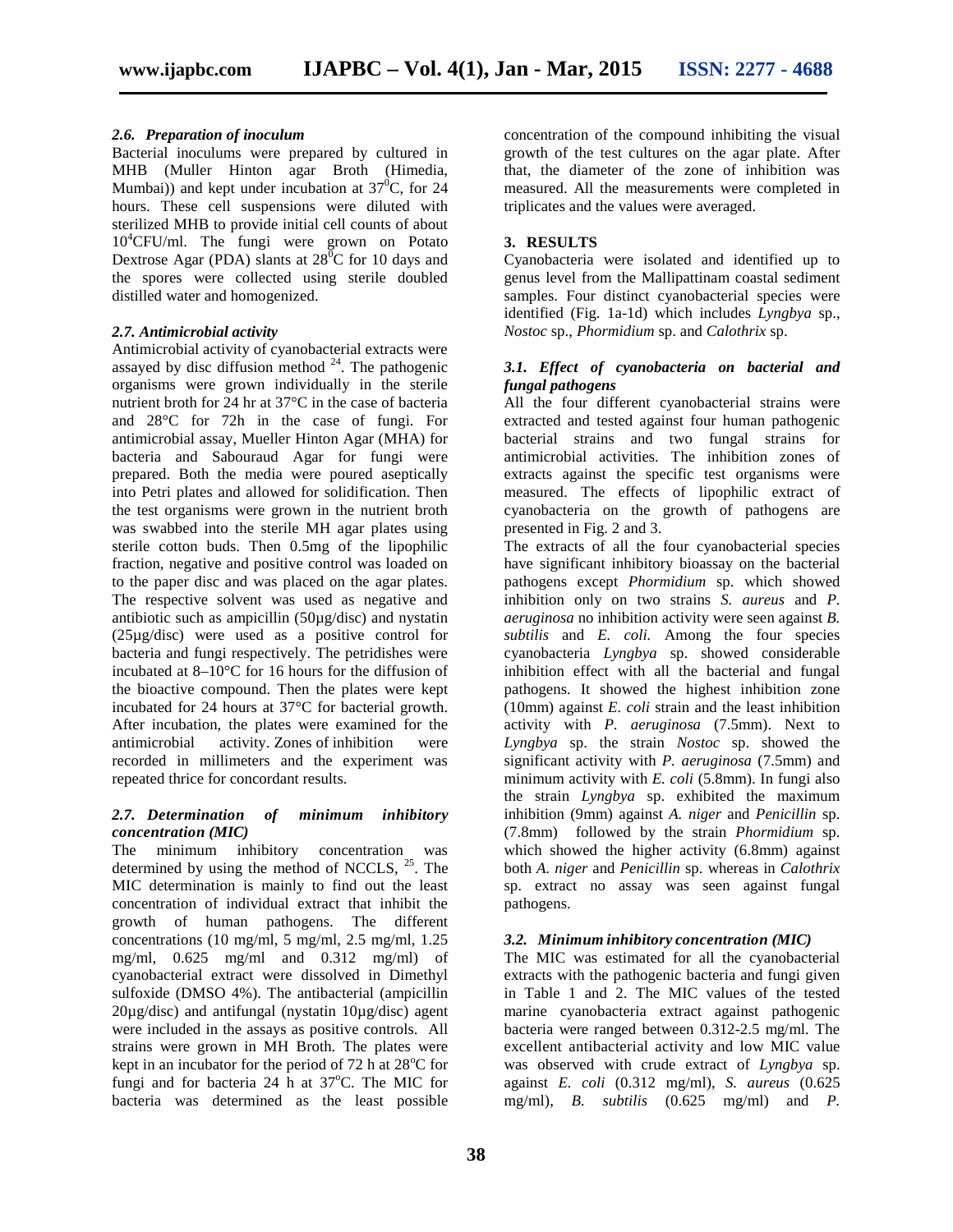*aeruginosa*(1.25 mg/ml). The species of *Callothrix* and *Nostoc* extracts showed the moderate MIC activity towards the bacterial and fungal pathogens. No inhibition was observed against *P. aeruginosa* and *E. coli* with *Phormidium* sp. Except *Callothrix* all the other three species showed excellent inhibition activity against pathogenic fungi.

## **4. DISCUSSION**

Microorganisms from marine environment are promising as excellent resources for the innovation of active secondary metabolites. Among them, marine cyanobacteria are important recourses for novel antibiotics. In the present study, four marine cyanobacteria were isolated from Mallipattinam coastal areas and their extracts were tested against human pathogens. The results observed in the present study revealed that the marine cyanobacteria are the excellent sources for antimicrobial property. All the extracts showed the inhibitory effect on the test organisms. The genus *Lyngbya* sp. expressed the maximum inhibition assay with bacteria and fungi in *E. coli* the zone of inhibition was 10 mm and in *A. niger* it was 9 mm. In the earlier report *Lyngbya* sp isolated from soil, and marine waters Malvan coast also shown the excellent antibacterial activity <sup>26</sup>. Next to *Lyngbya* sp., the genus *Nostoc* sp.and *Phormidium* sp. extracts also observed with antimicrobial activity against pathogenic bacteria and fungi 27, 28.

The major factors affecting the size of the inhibition zone are the chemical and physical properties of the growth medium <sup>29</sup> . The antimicrobial activity of marine epiphytic bacteria of intertidal seaweeds had been observed by Lemos *et al.*, <sup>30</sup>. Li zheng *et al.*, <sup>31</sup> isolated 341 strains from sea water, sediments and marine organism from different coastal areas of China, 12% of them showed antimicrobial activity and most of the active bacteria were associated with marine invertebrates and seaweeds.

Previously some of the works have been made on the antimicrobial activity against cyanobacterial species. It proved that the extracts of cyanobacteria may present diverse bioactive compounds responsible for the antibacterial activity  $32.27$ . Furthermore, many bioactive compounds may be excreted into marine environment due to stress to survival of cyanobacteria 33-35 . Thummajitsakul *et al.,* <sup>36</sup> selected eighteen cyanobacteria from the natural area of Thailand among them, two genera of cyanobacteria (NCI1 and NCI4) which resembles *Phormidium* sp.

and *Microcoleus* sp*.*, respectively which shown positive antibacterial activities. It was concluded that the extracts of *Phormidium* and *Microcoleus* species indicated the potential antibacterial activity against *S. enteritidis* and *E. coli.* Rania and Abedin hala, <sup>37</sup> made the comparative study on antibacterial and antifungal activity of cyanobacteria and green microalgae extracts and they concluded that the cyanobacterial extract have more efficient inhibition activity than that of green microalgae. The other cyanobacteria species, *Anabaena* sp*.* had also been reported for antibacterial properties against *S. aurseus*, *E. coli*, *P. aeruginosa*, *S. typhi* and *K. pneumoniae* <sup>38</sup> , Helen Diana *et al.,* <sup>39</sup> investigated for *in vitro* antibacterial activity Cyanobacteria extract isolated from salt plan against *Escheriachia coli, Streptococcus aureus, Salmonella typhi, Klebsiella pneumonia, Streptococcus facecalis* and *Bacillus subtilis* using agar diffusion and Minimum inhibition concentration. They stated that *Spirulina major, Oscillatoria salina* and *Plectonema terebram* showed significant antibacterial activity.

The present investigation indicated that marine cyanobacteria remains an interesting source for new antimicrobial metabolites with better inhibition activity and also suggest that *Lyngbya* sp.and *Nostoc* sp.could be a potential sources for secondary metabolites with strong antibacterial and antifungal activity.

## **5. CONCLUSION**

Marine cyanobacteria are the substantial resources for natural bioactive substances with, potential use in the pharmacological industry. In this present study, we investigated the antimicrobial activity of some crude cyanobacterial extracts which showed very good results against human pathogens. Since, further study must be necessary for compound identification and chemical characterization. It will provide an approach for discovery of novel bioactive compound from cyanobacteria.

## **6. ACKNOWLEDGEMENTS**

Authors are thankful to the Ministry of Earth Sciences (MoES), ICMAM-PD, COMAPS for the financial support and also we thank Dean of Faculty of Marine Sciences, Annamalai University for providing facilities throughout the study duration.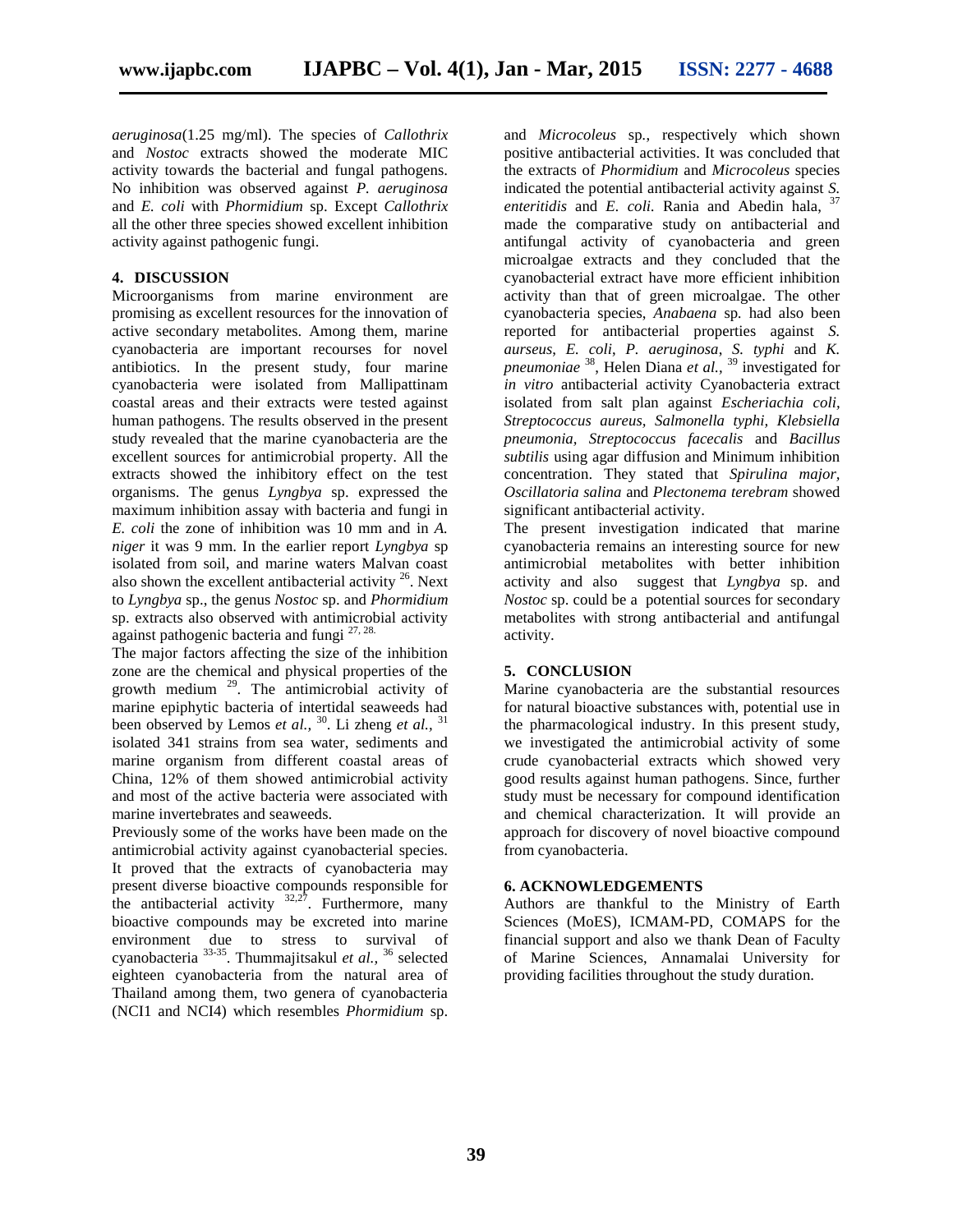| MIC value against bacterial pathogen |                             |              |           |               |              |         |  |  |
|--------------------------------------|-----------------------------|--------------|-----------|---------------|--------------|---------|--|--|
| S.No                                 | Cyanobacteria               | <b>MIC</b>   | S. aureus | P. aeruginosa | B. subtillis | E. coli |  |  |
|                                      | Lyngbya sp.                 | mg/ml        | 0.625     | 1.25          | 0.625        | 0.312   |  |  |
| $\overline{c}$                       | <i>Nostoc</i> sp.           | mg/ml        | 2.5       | 1.25          | 1.25         | 2.5     |  |  |
| 3                                    | Phormidium sp.              | mg/ml        | 1.25      |               | 1.25         |         |  |  |
| 4                                    | Callothrix sp.              | mg/ml        | 1.25      | 1.25          | 0.625        | 1.25    |  |  |
| 5                                    | Ampicillin<br>(DMSO)<br>4%) | $20\mu$ g/ml | 0.625     | 0.625         | 0.312        | 0.625   |  |  |

**Table 1**

**Table 2 MIC value against fungal pathogen**

|                |                    | $\tilde{}$<br>$\tilde{}$ | $\tilde{}$        |                 |
|----------------|--------------------|--------------------------|-------------------|-----------------|
| S.No           | Cyanobacteria      | <b>MIC</b>               | Aspergillus niger | Penicillium sp. |
|                | Lyngbya sp.        | mg/ml                    | 0.312             | 0.312           |
| $\overline{c}$ | <i>Nostoc</i> sp.  | mg/ml                    | 0.312             | 0.625           |
| 3              | Phormidium sp.     | mg/ml                    | 0.625             | 0.625           |
| $\overline{4}$ | Callothrix sp.     | mg/ml                    |                   | ۰               |
|                | Nystatin (DMSO 4%) | $10\mu$ g/ml             | 0.625             | 1.25            |



Fig (1a)-Lyngbyasp.



Fig (1b)- Nostoc sp.



Fig (1c)- Phormidium sp.



Fig (1d)- Callothrix sp.

**Fig 1 (1a-1d). Cyanobacterial strain isolated from Mallipattinam coastal waters.**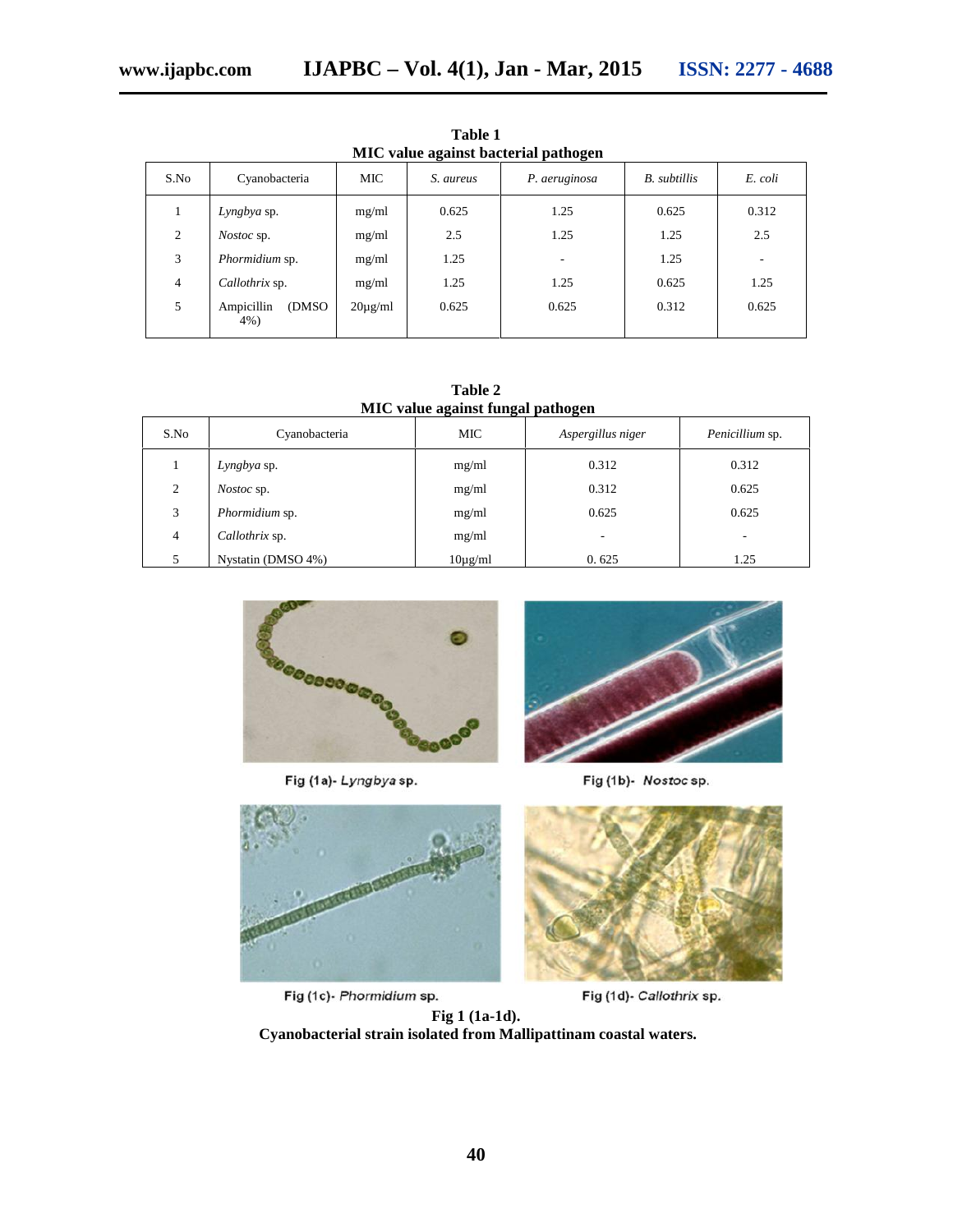

**Fig 2 Effect of Cyanobacteria on bacterial pathogen**



**Fig 3 Effect of Cyanobacteria on fungal pathogen**

## **7. REFERENCES**

- 1. DeLong F, Microbial population genomics and ecology. Curr. Opin. Micro. 2002; 5: 520–524.
- 2. Martinez A, Kolvek S, Yip C, Hopke J, Brown A, MacNeil A, Osburne M, Genetically modified bacterial strains and novel bacterial artificial chromosome shuttle vectors for constructing environmental libraries and detecting heterologous natural products in multiple expression hosts. Appl. Environ. Microbiol. 2004b; 70: 2452-2463.
- 3. Anlezark G, Vaughan T, Fashola-Stone E, Murdoch T, Sims M, Stubbs S, Wigleyc S, and Minton N, Bacillus amyloliquefaciens ywrO encodes a nitroreductase enzyme which activates the prodrug CB 1954. Microbiol. 2002; 148: 297-306.
- 4. Blunt JW, Copp BR, Hu WP, Munro MH, Northcote PT, and Prinsep MR, Review Marine natural products. Nat. Prod. Rep. 2009; 26(2): 170-244.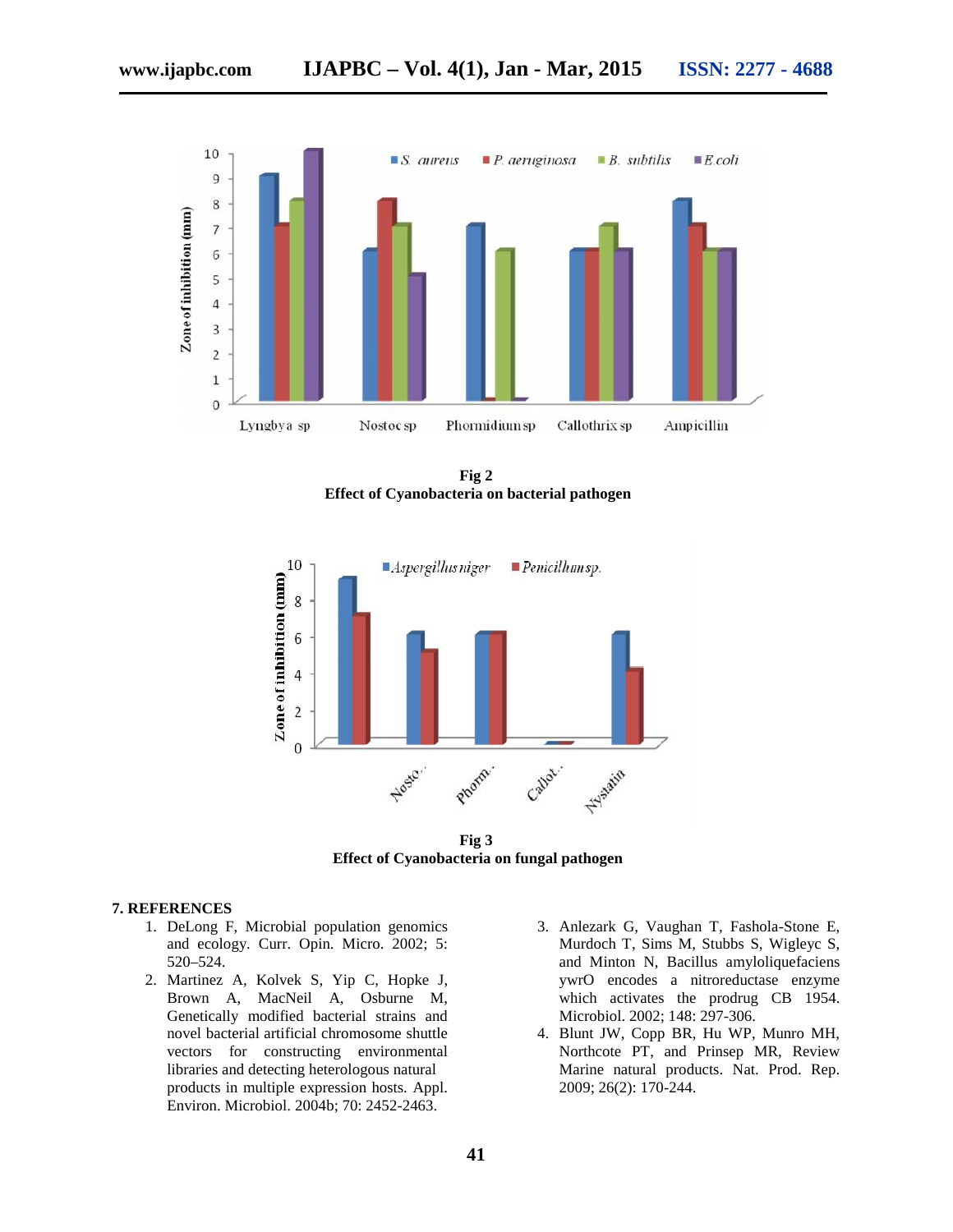- 5. Tan LT, Bioactive natural products from marine cyanobacteria for drug discovery. Phytochem. 2007; 68(7): 954–979.
- 6. Gademann K, Portmann C, Secondary metabolites from cyanobacteria: complex structures and powerful bioactivity. Curr. Org. Chem. 2008; 12(4): 326-341.
- 7. Ruiz B, Chávez A, Forero A, García-Huante Y, Romero A, Sánchez M, Rocha D, Sánchez B, Rodríguez-Sanoja R, Sánchez S, Langley E, Production of microbial secondary metabolites: regulation by the carbon source. Crit. Rev. Microbiol. 2010; 36(2): 146–67.<br>Thajuddin N,
- 8. Thajuddin N, Subramanian G. Cyanobacterial biodiversity and potential applications in biotechnology. Curr. Sci. 2005; 89(1): 47- 57.
- 9. Metting B and Pyne JW. Biologically active compounds from microalgae. Enzyme. Microb. Technol. 1986; 8: 386- 394.
- 10. Inderjit and Dakshini KMM. Effect of cultivation on allelopathic interference success of Pluchea lanceolata. J. Chem. Ecol. 1994; 20(5): 1179-1188.
- 11. Rastogi RP, Sinha RP. Biotechnological and industrial significance of cyanobacterial secondary metabolites. Biotechnology Advances. 2009; (27): 521–539.
- 12. Carmichael WW. A review: cyanobacteria secondary metabolites-the cyanotoxin. J. Appl. Bacterial. 1992; 72(6): 445-459.
- 13. Patterson GML, Parker DL, and Bolis CM. Fungal cell wall polyaccaride elicit an antifungal 2 metabolite (phytoalexin) in the cyanobacterium Scytonema ocellatona. J.Phycol. 1994; 33: 54-60.
- 14. Glombitza KW, Koch M. Secondary metabolites of pharmaceutical potential. In Algal and cyanobacterial Biotechnology ed. R.C. Cresswell, T.A.V Rees, N. and Shah, 1989; 161-238.
- 15. Kulik MM. The potential for using cyanobacteria (blue green algae) and algae in the biological control of plant pathogenic bacteria and fungi. Eur. J. Plant Path. 1995; 101(6): 585-599.
- 16. Kreitlow S, Mundt S, Lindequist U. Cyanobacteria-A potential source of new biologically active substances. J. Biotech. 1999; 70: 61-63.
- 17. Dvornyk V, Nevo E. Genetic polymorphism1 of cyanobacteria under permanent stress: A

lessonfrom the "Evolution Canyons. Res. Microbiol. 2003; 154(2): 79–84.

- 18. Burja AM, Banaigs B, Abou-Mansour E, Burgess JG and Wright PC, Marine cyanobacteria-a prolific source of natural products. Tetrahedron. 2001; 57(46): 9347- 9377.
- 19. Gerwick WH, Coates RC, Engene N, Gerwick L, Grindberg RV, Jones AC and Sorrels CM. Giant marine cyanobacteria produce exciting potential pharmaceuticals. Microbe. 2008(6); 3: 277-284.
- 20. Taylor FJR. Symbiosis in marine microplankton. Ann. Inst. Oceanogr. Paris. 1982; 58: 61–90.
- 21. Desikachary TV. Cyanophyta. Indian Council of Agricultural Research, New Delhi. 1959; 686.
- 22. Drouet F. Revision of the Nostocaceae with cylindrical trichomes. Hafner Revision of the Nostocaceae with Cylindrical Trichomes. Hafner Press, (Macmillan), New York. 1979; 292.
- 23. Pesando D. Antibacterial and antifungal activities of marine algae. In; (I.Akatsuka, ed) Introduction to applied phy PB Accology Sademic Publishing bv, The Hague. 1990; 3-27.
- 24. Sujatha Peela, Bapiraju Kurada VVSN and Ramana Terli. Studies on antagonistic marine actinomycetes form Bay of Bengal. World. J. microbial. Biotech. 2005; 21: 583- 585.
- 25. National Committee for Clinical Laboratory Standards. Reference method for broth dilution antifungal susceptibility testing of conidium-forming filamentous fungi: Proposed standard. NCCLS document M38- P. Wayne, Pa, USA, 1998.
- 26. Kinsalin VA, Prabhadevi D, Duraipandiyan V, and Ignacimuthu S. Isolation, characterization and antimicrobial properties of marine bacteria and fungi from the surface of Cyanobacterium Lyngbya sp. International Journal of Pharmaceutical and Clinical Science 2014; 4(1): 4-10.
- 27. Ploutno A, Carmeli S. Nostocyclyne A, a Novel Antimicrobial Cyclophane from the Cyanobacterium Nostoc sp. J. Nat. Prod. 2000; 63(11): 1524-1526.
- 28. Meizoso R, Jaime L, Santoyo S, Cifuentes A, Reina GG-B, Senorans FJ, Ibanez E. Pressurized Fluid Extraction of Bioactive Compounds from Phormidium Species. J. Agr. Food. 2008; 56: 3517–3523.